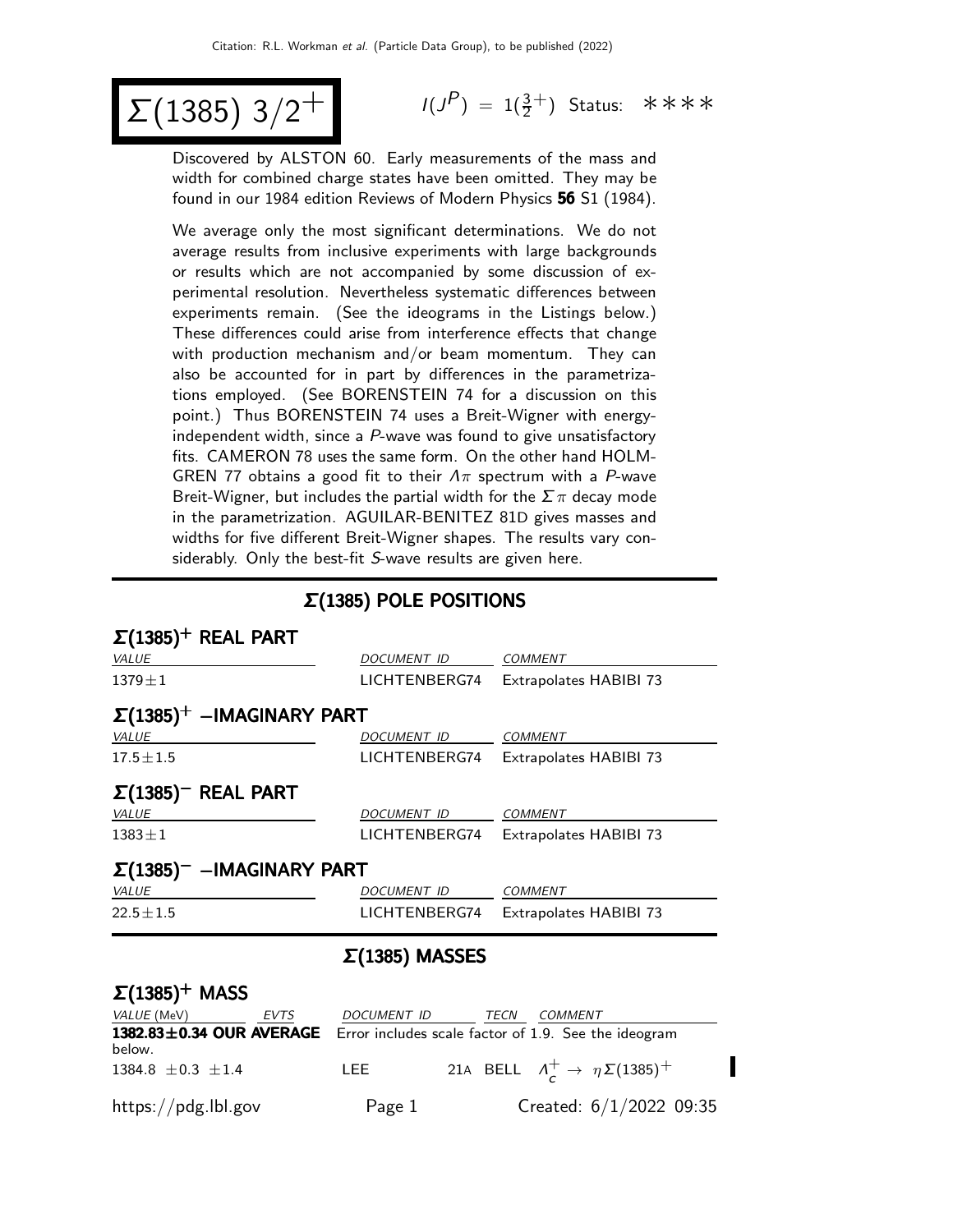

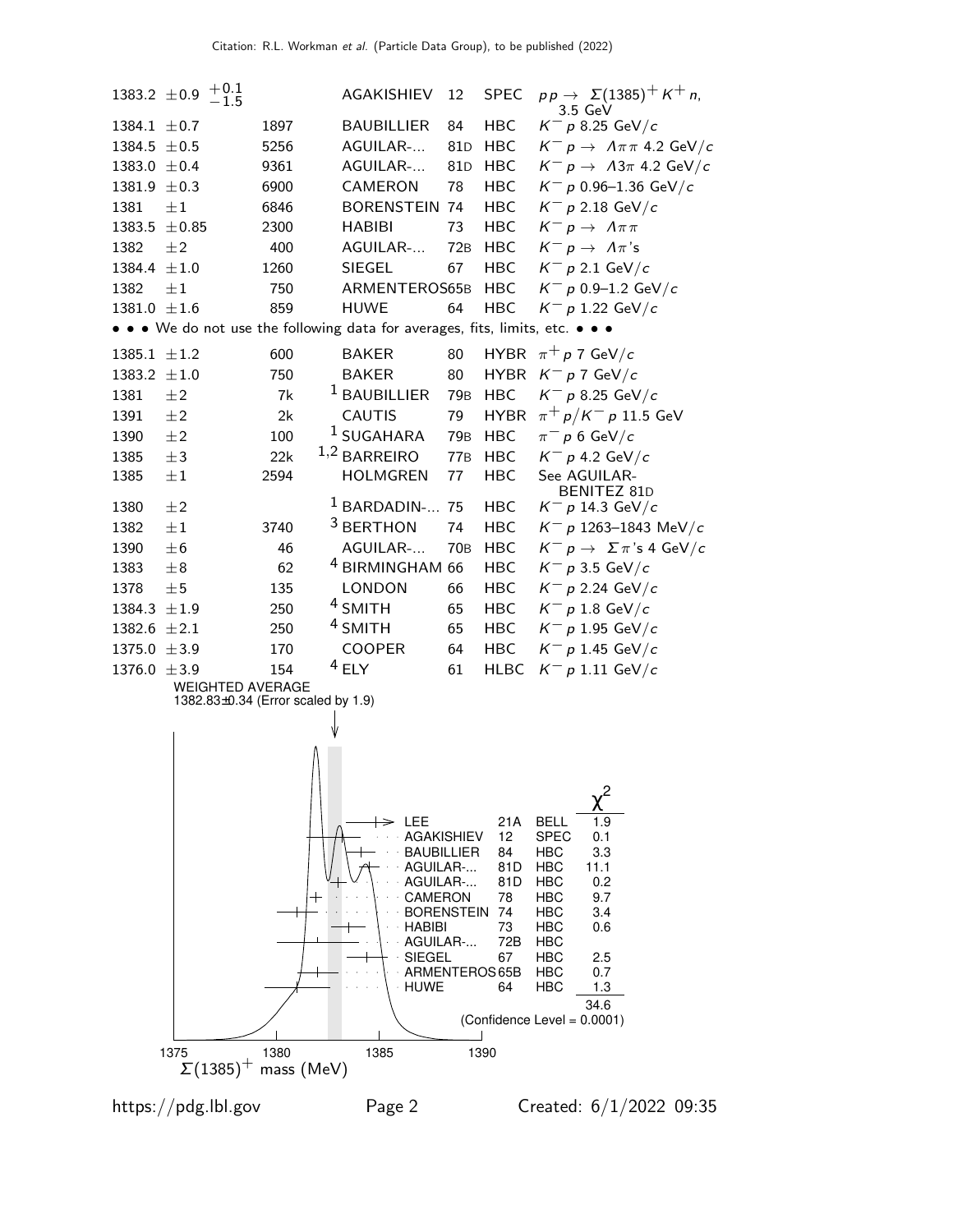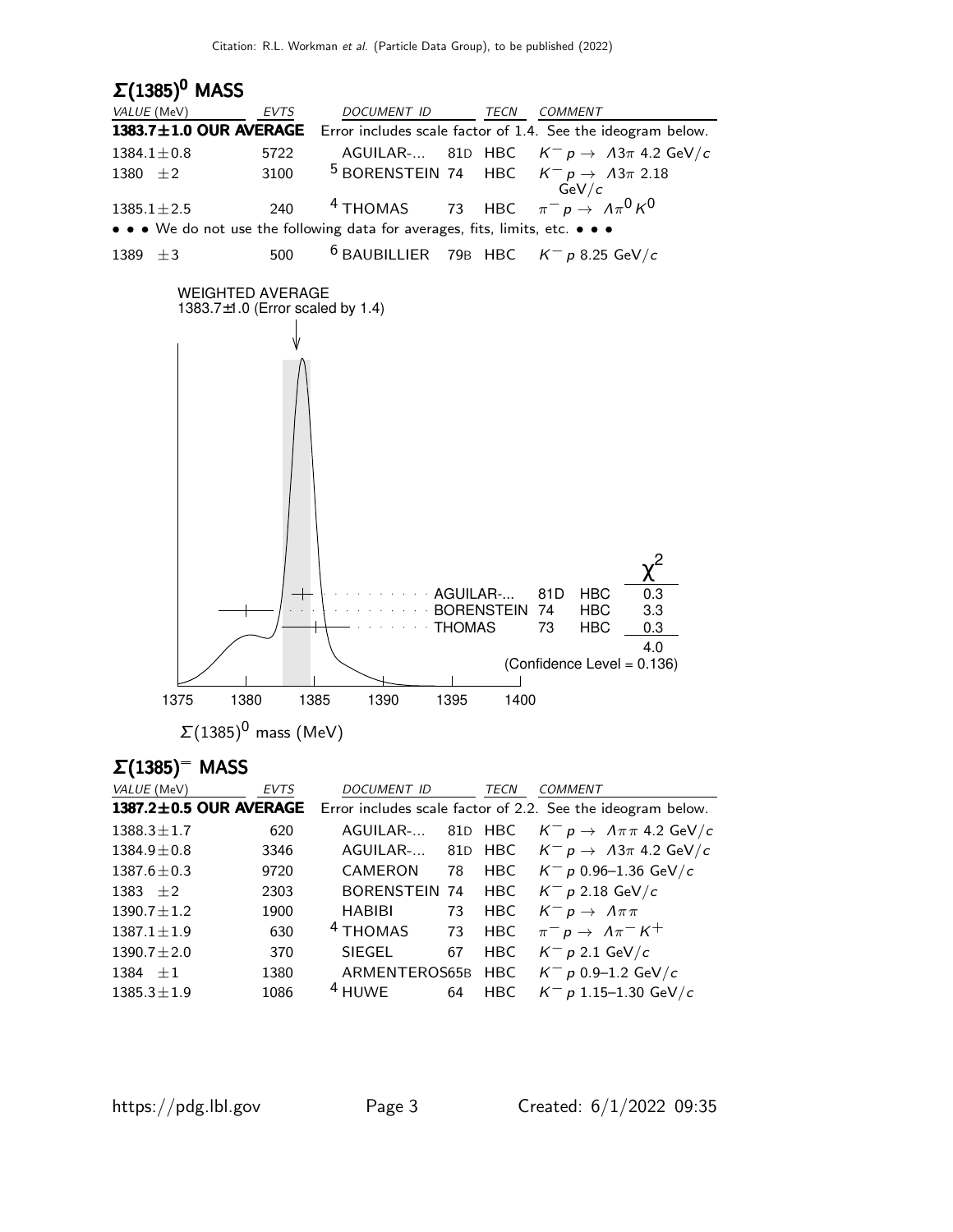• • • We do not use the following data for averages, fits, limits, etc. • • •

| 1383 $\pm 1$     |         | 4.5k | <sup>1</sup> BAUBILLIER | 79 <sub>B</sub> | <b>HBC</b>  | $K^- p 8.25 \text{ GeV}/c$  |
|------------------|---------|------|-------------------------|-----------------|-------------|-----------------------------|
| 1380             | $\pm 6$ | 150  | <sup>1</sup> SUGAHARA   | 79 <sub>B</sub> | <b>HBC</b>  | $\pi^-$ p 6 GeV/c           |
| 1387             | $\pm$ 3 | 12k  | 1,2<br><b>BARREIRO</b>  | <b>77B</b>      | <b>HBC</b>  | $K^- p$ 4.2 GeV/c           |
| 1391             | $\pm$ 3 | 193  | <b>HOLMGREN</b>         | 77              | <b>HBC</b>  | See AGUILAR-<br>BENITEZ 81D |
| 1383 $\pm 2$     |         |      | $1$ BARDADIN- 75        |                 | <b>HBC</b>  | $K^- p$ 14.3 GeV/c          |
| 1389             | $+1$    | 3060 | <sup>3</sup> BERTHON    | 74              | <b>HBC</b>  | $K^- p$ 1263–1843 MeV/c     |
| $1389 + 9$       |         | 15   | <b>LONDON</b>           | 66              | <b>HBC</b>  | $K^- p$ 2.24 GeV/c          |
| $1391.5 \pm 2.6$ |         | 120  | <sup>4</sup> SMITH      | 65              | <b>HBC</b>  | $K^- p 1.8 \text{ GeV}/c$   |
| $1399.8 \pm 2.2$ |         | 58   | <sup>4</sup> SMITH      | 65              | <b>HBC</b>  | $K^- p 1.95 \text{ GeV}/c$  |
| $1392.0 \pm 6.2$ |         | 200  | <b>COOPER</b>           | 64              | <b>HBC</b>  | $K^- p 1.45 \text{ GeV}/c$  |
| $1382 + 3$       |         | 93   | <b>DAHL</b>             | 61              | <b>DBC</b>  | $K^-$ d 0.45 GeV/c          |
| $1376.0 \pm 4.4$ |         | 224  | $4$ FLY                 | 61              | <b>HLBC</b> | $K^-$ p 1.11 GeV/c          |
|                  |         |      |                         |                 |             |                             |



| <i>VALUE</i> (MeV)                                                            | $CL\%$ | <b>DOCUMENT ID</b>  |      | TECN | COMMENT                                              |
|-------------------------------------------------------------------------------|--------|---------------------|------|------|------------------------------------------------------|
| • • • We do not use the following data for averages, fits, limits, etc. • • • |        |                     |      |      |                                                      |
| $-2$ to $+6$                                                                  | 95     |                     |      |      | <sup>7</sup> BORENSTEIN 74 HBC $K^- p$ 2.18 GeV/c    |
| $7.2 \pm 1.4$                                                                 |        | <sup>7</sup> HABIBI |      |      | 73 HBC $K^- p \to \Lambda \pi \pi$                   |
| $6.3 \pm 2.0$                                                                 |        |                     |      |      | <sup>7</sup> SIEGEL 67 HBC $K^- p 2.1$ GeV/c         |
| $11 + 9$                                                                      |        |                     |      |      | <sup>7</sup> LONDON 66 HBC $K^- p$ 2.24 GeV/c        |
| 9 $\pm 6$                                                                     |        | <b>LONDON</b>       | - 66 |      | HBC $\Lambda 3\pi$ events                            |
| $2.0 \pm 1.5$                                                                 |        |                     |      |      | <sup>7</sup> ARMENTEROS65B HBC $K^- p$ 0.9-1.2 GeV/c |
| https://pdg.lbl.gov                                                           |        | Page 4              |      |      | Created: $6/1/2022$ 09:35                            |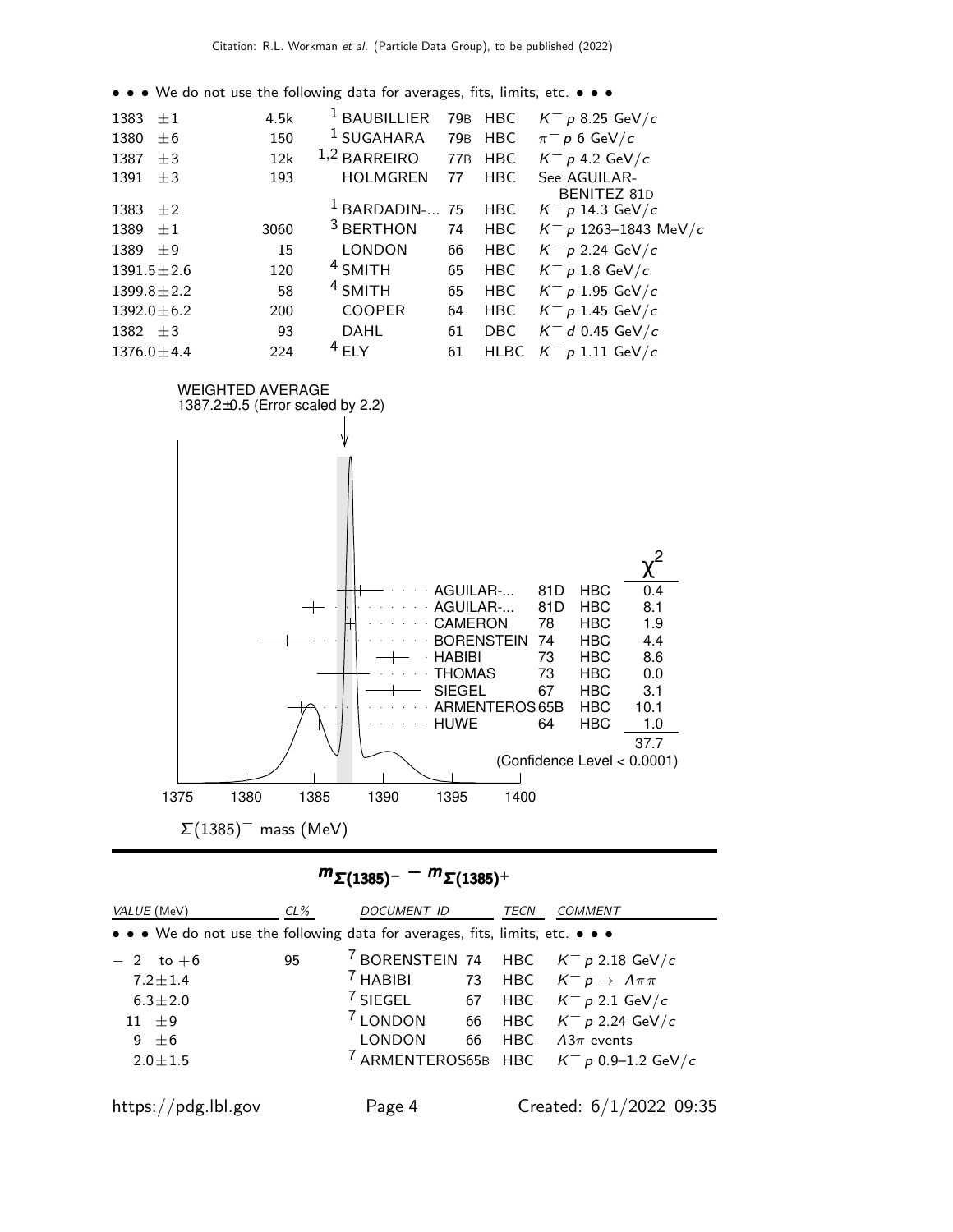Citation: R.L. Workman et al. (Particle Data Group), to be published (2022)

| <sup>7</sup> SMITH<br>$17.2 \pm 2.0$<br><sup>7</sup> COOPER<br>64 HBC $K^- p 1.45 \text{ GeV}/c$<br>$17 + 7$<br><sup>7</sup> HUWE<br>64 HBC $K^- p 1.22 \text{ GeV}/c$<br>$4.3 + 2.2$ | 65 HBC $K^- p 1.8 \text{ GeV}/c$<br>65 HBC $K^- p 1.95 \text{ GeV}/c$ |
|---------------------------------------------------------------------------------------------------------------------------------------------------------------------------------------|-----------------------------------------------------------------------|
|                                                                                                                                                                                       |                                                                       |
| $7$ FIY<br>61 HLBC $K^- p 1.11 \text{ GeV}/c$<br>$0.0 \pm 4.2$                                                                                                                        |                                                                       |

### $m_{\Sigma(1385)^0} - m_{\Sigma(1385)^+}$

| <i>VALUE</i> (MeV)                                                            | CL% | <i>DOCUMENT ID</i>                                | TECN | <i>COMMENT</i> |
|-------------------------------------------------------------------------------|-----|---------------------------------------------------|------|----------------|
| • • • We do not use the following data for averages, fits, limits, etc. • • • |     |                                                   |      |                |
| $-4$ to $+4$                                                                  | 95  | <sup>7</sup> BORENSTEIN 74 HBC $K^- p$ 2.18 GeV/c |      |                |

### $m_{\Sigma(1385)^{-}} - m_{\Sigma(1385)^{0}}$

| <i>VALUE</i> (MeV)                                                            | DOCUMENT ID | TECN | <i>COMMENT</i>                                             |  |
|-------------------------------------------------------------------------------|-------------|------|------------------------------------------------------------|--|
| • • • We do not use the following data for averages, fits, limits, etc. • • • |             |      |                                                            |  |
| $2.0 \pm 2.4$                                                                 |             |      | <sup>7</sup> THOMAS 73 HBC $\pi^- p \to \Lambda \pi^- K^+$ |  |

## Σ(1385) WIDTHS

| $\Sigma(1385)^+$ WIDTH                                                        |             |                            |                 |             |                                                                 |
|-------------------------------------------------------------------------------|-------------|----------------------------|-----------------|-------------|-----------------------------------------------------------------|
| VALUE (MeV)                                                                   | <b>EVTS</b> | <b>DOCUMENT ID</b>         |                 | <b>TECN</b> | <b>COMMENT</b>                                                  |
| 36.2± 0.7 OUR AVERAGE                                                         |             |                            |                 |             |                                                                 |
| $38.1 \pm 1.5 \pm 2.1$                                                        |             | <b>LEE</b>                 |                 | 21A BELL    | $\Lambda_c^+ \rightarrow \eta \Sigma (1385)^+$                  |
| 40.2 ± $2.1^{+1.2}_{-2.8}$                                                    |             | <b>AGAKISHIEV</b>          | 12              | <b>SPEC</b> | $pp \rightarrow \Sigma(1385)^+ K^+ n$ ,<br>$3.5 \text{ GeV}$    |
| $37.2 \pm 2.0$                                                                | 1897        | <b>BAUBILLIER</b>          | 84              | <b>HBC</b>  | $K^- p 8.25 \text{ GeV}/c$                                      |
| $35.1 \pm 1.7$                                                                | 5256        | AGUILAR-                   | 81 <sub>D</sub> | <b>HBC</b>  | $K^- p \rightarrow \Lambda \pi \pi 4.2 \text{ GeV}/c$           |
| $37.5 \pm 2.0$                                                                | 9361        | AGUILAR-                   | 81 <sub>D</sub> | <b>HBC</b>  | $K^- p \rightarrow A3\pi$ 4.2 GeV/c                             |
| $35.5 \pm 1.9$                                                                | 6900        | CAMERON                    | 78              | <b>HBC</b>  | $K^- p 0.96 - 1.36 \text{ GeV}/c$                               |
| 34.0 $\pm$ 1.6                                                                | 6846        | <sup>8</sup> BORENSTEIN 74 |                 | <b>HBC</b>  | $K^-$ p 2.18 GeV/c                                              |
| $38.3 \pm 3.2$                                                                | 2300        | $9$ HABIBI                 | 73              | <b>HBC</b>  | $K^- p \to \Lambda \pi \pi$                                     |
| 32.5 $\pm$ 6.0                                                                | 400         | AGUILAR-                   | 72B             | <b>HBC</b>  | $\mathsf{K}^-\,\mathsf{p}\rightarrow\,\mathsf{\Lambda}\pi\,$ 's |
| 36 $\pm$ 4                                                                    | 1260        | $9$ SIEGEL                 | 67              | <b>HBC</b>  | $K^-$ p 2.1 GeV/c                                               |
| 32.0 $\pm$ 4.7                                                                | 750         | 9 ARMENTEROS65B            |                 | <b>HBC</b>  | $K^- p$ 0.95-1.20 GeV/c                                         |
| 46.5 $\pm$ 6.4                                                                | 859         | <sup>9</sup> HUWE          | 64              | <b>HBC</b>  | $K^- p$ 1.15-1.30 GeV/c                                         |
| • • • We do not use the following data for averages, fits, limits, etc. • • • |             |                            |                 |             |                                                                 |
| ± 3<br>40                                                                     | 600         | <b>BAKER</b>               | 80              |             | HYBR $\pi^+ p$ 7 GeV/c                                          |
| $±$ 2<br>37                                                                   | 750         | <b>BAKER</b>               | 80              | <b>HYBR</b> | $K^- p 7 \text{ GeV}/c$                                         |
| $±$ 2<br>37                                                                   | 7k          | <sup>1</sup> BAUBILLIER    | 79 <sub>B</sub> | <b>HBC</b>  | $K^- p 8.25 \text{ GeV}/c$                                      |
| 30<br>$+4$                                                                    | 2k          | <b>CAUTIS</b>              | 79              | HYBR        | $\pi^{+}p/K^{-}p$ 11.5 GeV                                      |
| 30<br>$+6$                                                                    | 100         | $^1$ SUGAHARA              | 79 <sub>B</sub> | <b>HBC</b>  | $\pi^-$ p 6 GeV/c                                               |
| 43<br>$+5$                                                                    | 22k         | $1,2$ BARREIRO             | <b>77B</b>      | <b>HBC</b>  | $K^- p$ 4.2 GeV/c                                               |
| $±$ 2<br>34                                                                   | 2594        | <b>HOLMGREN</b>            | 77              | <b>HBC</b>  | See AGUILAR-                                                    |
| 40.0 $\pm$ 3.2                                                                |             | BARDADIN-                  | 75              | <b>HBC</b>  | <b>BENITEZ 81D</b><br>$K^- p$ 14.3 GeV/c                        |
| ± 3<br>48                                                                     | 3740        | <sup>3</sup> BERTHON       | 74              | <b>HBC</b>  | $K^-$ p 1263-1843 MeV/c                                         |
| ±20<br>33                                                                     | 46          | AGUILAR-                   | <b>70B</b>      | <b>HBC</b>  | $K^- p \to \Sigma \pi$ 's 4 GeV/c                               |
|                                                                               |             |                            |                 |             |                                                                 |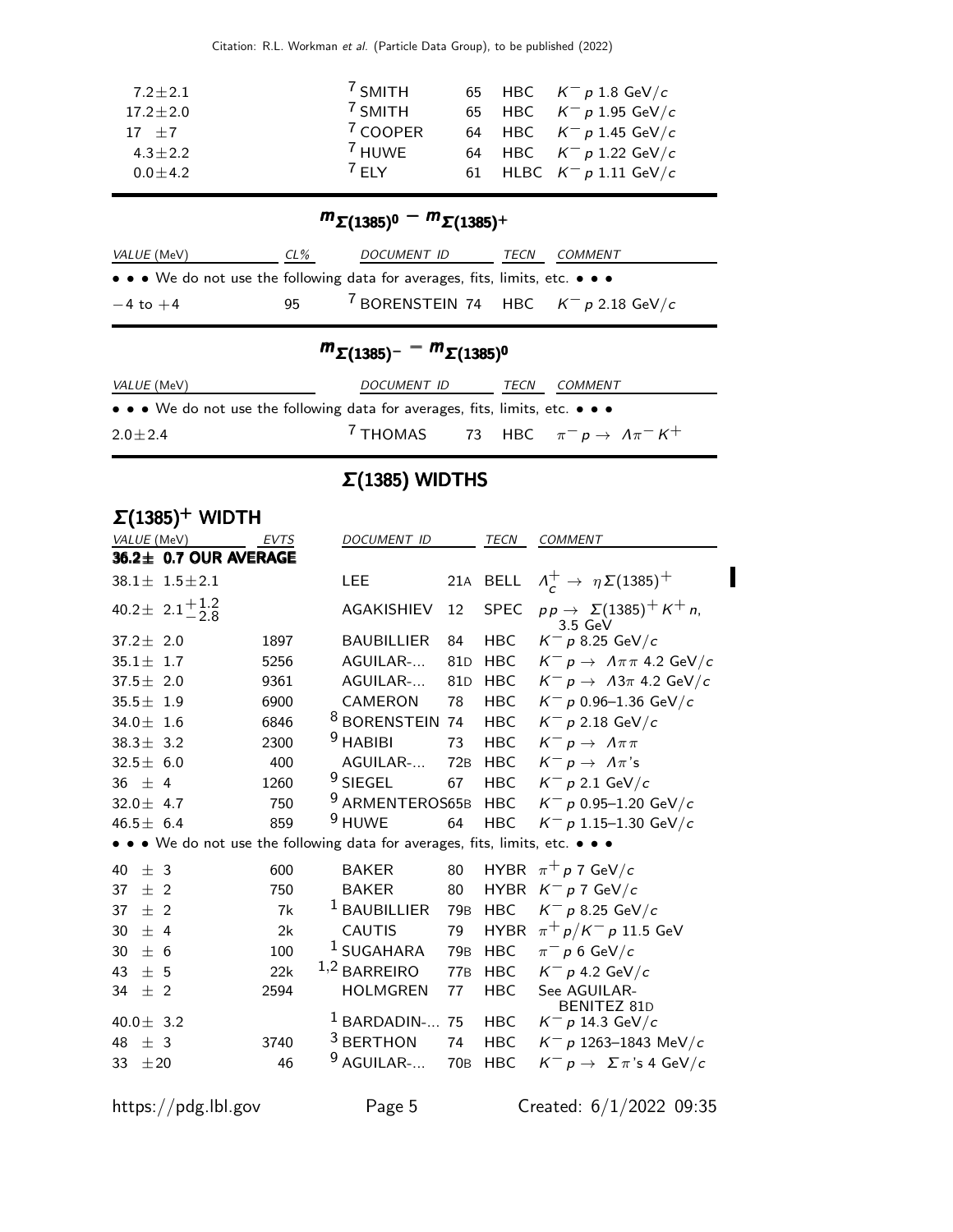| 62  |                                                             |                                                  |
|-----|-------------------------------------------------------------|--------------------------------------------------|
|     |                                                             | 65 HBC $K^- p 1.8 \text{ GeV}/c$                 |
|     |                                                             | 65 HBC $K^- p 1.95 \text{ GeV}/c$                |
| 170 |                                                             | 64 HBC $K^- p 1.45 \text{ GeV}/c$                |
|     |                                                             | 61 HLBC $K^- p 1.11 \text{ GeV}/c$               |
|     | 250 $9$ SMITH<br>250 $9$ SMITH<br>$9$ COOPER<br>154 $9$ ELY | <sup>9</sup> BIRMINGHAM 66 HBC $K^- p$ 3.5 GeV/c |

### $Σ(1385)<sup>0</sup>$  WIDTH

| <i>VALUE</i> (MeV)     | EVTS | DOCUMENT ID                                                                   |    | TECN | <b>COMMENT</b>                                                          |
|------------------------|------|-------------------------------------------------------------------------------|----|------|-------------------------------------------------------------------------|
| 36 $\pm$ 5 OUR AVERAGE |      |                                                                               |    |      |                                                                         |
| $34.8 \pm 5.6$         | 5722 |                                                                               |    |      | AGUILAR- 81D HBC $K^- p \rightarrow A3\pi$ 4.2 GeV/c                    |
| $39.3 \pm 10.2$        | 240  |                                                                               |    |      | <sup>9</sup> THOMAS 73 HBC $\pi^- p \to A \pi^0 K^0$                    |
|                        |      | • • • We do not use the following data for averages, fits, limits, etc. • • • |    |      |                                                                         |
| 53 $\pm$ 8             | 3100 |                                                                               |    |      | <sup>10</sup> BORENSTEIN 74 HBC $K^- p \rightarrow A3\pi$ 2.18<br>GeV/c |
| $30 \pm 9$             | 106  | CURTIS                                                                        | 63 |      | OSPK $\pi^-$ p 1.5 GeV/c                                                |

#### Σ(1385)<sup>−</sup> WIDTH <sup>−</sup>

| VALUE (MeV)                                                                   | <b>EVTS</b> | <b>DOCUMENT ID</b>         |                 | <b>TECN</b> | <b>COMMENT</b>                                              |
|-------------------------------------------------------------------------------|-------------|----------------------------|-----------------|-------------|-------------------------------------------------------------|
| 39.4± 2.1 OUR AVERAGE                                                         |             |                            |                 |             | Error includes scale factor of 1.7. See the ideogram below. |
| $38.4 \pm 10.7$                                                               | 620         | AGUILAR-                   | 81D             | HBC         | $K^- p \rightarrow \Lambda \pi \pi 4.2 \text{ GeV}/c$       |
| 34.6 $\pm$ 4.2                                                                | 3346        | AGUILAR-                   | 81 <sub>D</sub> | <b>HBC</b>  | $K^- p \rightarrow A3\pi$ 4.2 GeV/c                         |
| $39.2 \pm 1.7$                                                                | 9720        | CAMERON                    | 78              | <b>HBC</b>  | $K^- p$ 0.96-1.36 GeV/c                                     |
| 35 $\pm$ 3                                                                    | 2303        | <sup>8</sup> BORENSTEIN 74 |                 | <b>HBC</b>  | $K^- p 2.18 \text{ GeV}/c$                                  |
| $51.9 \pm 4.8$                                                                | 1900        | $9$ HABIBI                 | 73              | <b>HBC</b>  | $K^- p \to \Lambda \pi \pi$                                 |
| 48.2 $\pm$ 7.7                                                                | 630         | <sup>9</sup> THOMAS        | 73              | <b>HBC</b>  | $\pi^- p \to \Lambda \pi^- K^0$                             |
| $31.0 \pm 6.5$                                                                | 370         | $9$ SIEGEL                 | 67              | <b>HBC</b>  | $K^-$ p 2.1 GeV/c                                           |
| 38.0 $\pm$ 4.1                                                                | 1382        | <sup>9</sup> ARMENTEROS65B |                 | <b>HBC</b>  | $K^- p$ 0.95-1.20 GeV/c                                     |
| 62 $\pm$ 7                                                                    | 1086        | <b>HUWE</b>                | 64              | HBC         | $K^- p$ 1.15-1.30 GeV/c                                     |
| • • • We do not use the following data for averages, fits, limits, etc. • • • |             |                            |                 |             |                                                             |
| ± 4<br>44                                                                     | 4.5k        | <sup>1</sup> BAUBILLIER    | 79 <sub>B</sub> | <b>HBC</b>  | $K^- p$ 8.25 GeV/c                                          |
| ± 4<br>58                                                                     | 150         | <sup>1</sup> SUGAHARA      | 79 <sub>B</sub> | <b>HBC</b>  | $\pi^-$ p 6 GeV/c                                           |
| ±5<br>45                                                                      | 12k         | $1,2$ BARREIRO             | 77 <sub>B</sub> | <b>HBC</b>  | $K^-$ p 4.2 GeV/c                                           |
| 35<br>$\pm 10$                                                                | 193         | <b>HOLMGREN</b>            | 77              | <b>HBC</b>  | See AGUILAR-                                                |
| ± 6<br>47                                                                     |             | $1$ BARDADIN-              | 75              | <b>HBC</b>  | <b>BENITEZ 81D</b><br>$K^- p$ 14.3 GeV/c                    |
| ± 3<br>40                                                                     | 3060        | <sup>3</sup> BERTHON       | 74              | <b>HBC</b>  | $K^-$ p 1263-1843 MeV/c                                     |
| $29.2 \pm 10.6$                                                               | 120         | $9$ SMITH                  | 65              | HBC         | $K^- p 1.80 \text{ GeV}/c$                                  |
| $17.1 \pm 8.9$                                                                | 58          | $9$ SMITH                  | 65              | <b>HBC</b>  | $K^- p 1.95 \text{ GeV}/c$                                  |
| ±24<br>88                                                                     | 200         | <sup>9</sup> COOPER        | 64              | <b>HBC</b>  | $K^- p 1.45 \text{ GeV}/c$                                  |
| 40                                                                            |             | <b>DAHL</b>                | 61              | <b>DBC</b>  | $K^-$ d 0.45 GeV/c                                          |
| 66<br>$\pm 18$                                                                | 224         | $9$ ELY                    | 61              | <b>HLBC</b> | $K^- p 1.11 \text{ GeV}/c$                                  |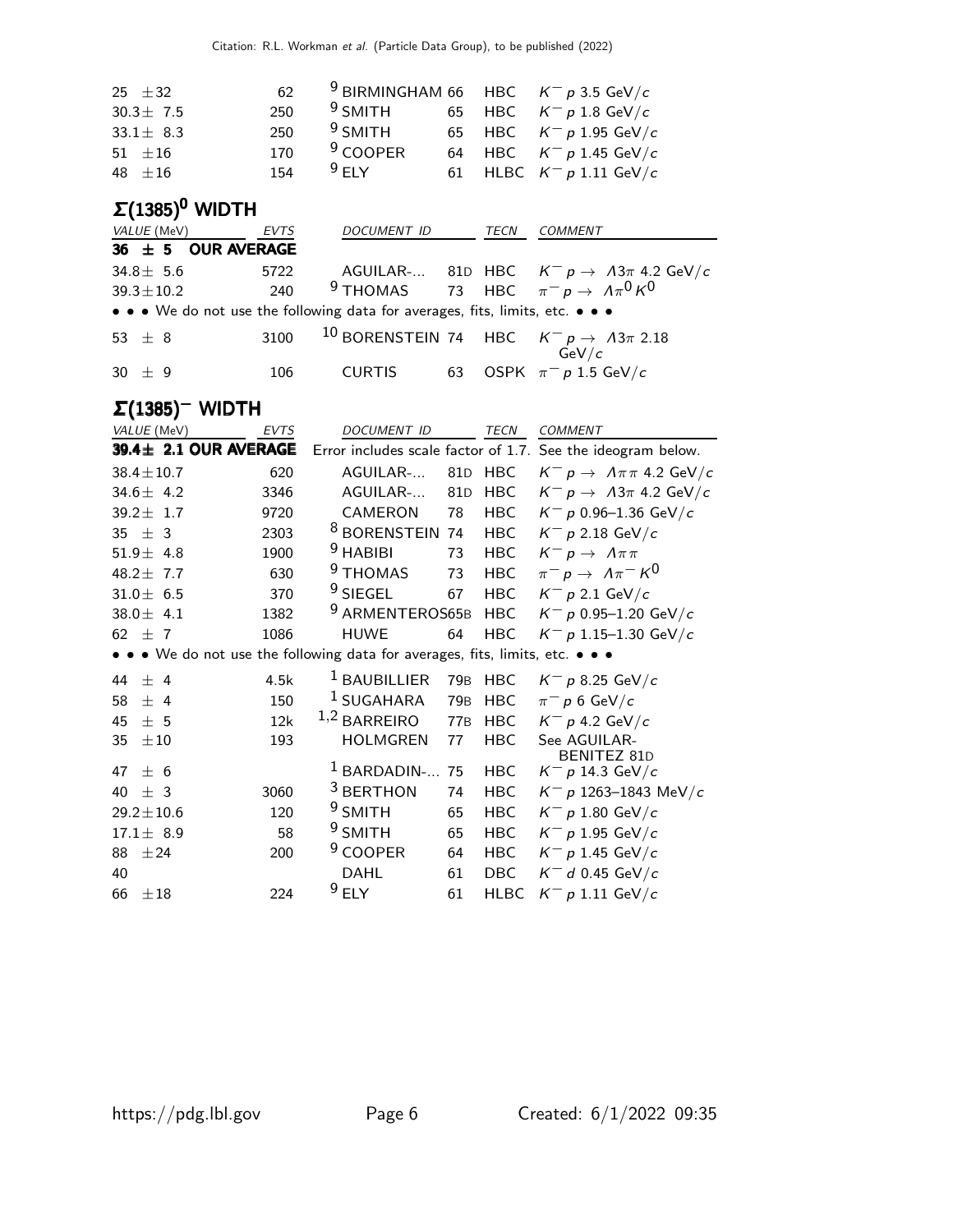

Σ(1385) DECAY MODES

| Mode                                                                                  | Fraction $(\Gamma_i/\Gamma)$ Confidence level |        |
|---------------------------------------------------------------------------------------|-----------------------------------------------|--------|
| $\Gamma_1$ $\Lambda \pi$                                                              | $(87.0 \pm 1.5)$ %                            |        |
| $\Gamma_2 \quad \Sigma \pi$                                                           | $(11.7 \pm 1.5) \%$                           |        |
| $\Gamma_3$ $A\gamma$                                                                  | $(1.25\frac{+0.13}{0.12})$ %                  |        |
| $\Gamma_4$ $\Sigma^+$ $\gamma$                                                        | $(7.0 \pm 1.7) \times 10^{-3}$                |        |
| $\begin{matrix} \Gamma_5 & \Sigma^- \gamma \\ \Gamma_6 & N \overline{K} \end{matrix}$ | $< 2.4 \times 10^{-4}$                        | $90\%$ |
|                                                                                       |                                               |        |

#### Σ(1385) BRANCHING RATIOS

|       | $\Gamma(\Sigma \pi)/\Gamma(\Lambda \pi)$ |                      |    |            |     | $\Gamma_2/\Gamma_1$                                                                    |
|-------|------------------------------------------|----------------------|----|------------|-----|----------------------------------------------------------------------------------------|
| VALUE |                                          | <b>DOCUMENT ID</b>   |    | TECN       | CHG | <b>COMMENT</b>                                                                         |
|       | $0.135 \pm 0.011$ OUR AVERAGE            |                      |    |            |     |                                                                                        |
|       | $0.20 \pm 0.06$                          | <b>DIONISI</b>       |    | 78B HBC    | $+$ | $K^- p \to Y^* K \overline{K}$                                                         |
|       | $0.16 + 0.03$                            | <b>BERTHON</b>       | 74 | <b>HBC</b> |     | $+$ K <sup>-</sup> p 1.26-1.84 GeV/c                                                   |
|       | $0.11 \pm 0.02$                          | <b>BERTHON</b>       | 74 | <b>HBC</b> |     | $ K^- p 1.26 - 1.84 \text{ GeV}/c$                                                     |
|       | $0.21 \pm 0.05$                          | <b>BORENSTEIN 74</b> |    | <b>HBC</b> | $+$ | $K^- p \rightarrow \Lambda \pi^+ \pi^-$ ,                                              |
|       | $0.18 + 0.04$                            | MAST                 | 73 | MPWA $\pm$ |     | $\Sigma^0 \pi^+ \pi^-$<br>$K^- p \rightarrow \Lambda \pi^+ \pi^-,$<br>$50 \pi^+ \pi^-$ |
|       | $0.10 + 0.05$                            | <b>THOMAS</b>        | 73 | <b>HBC</b> |     | $\pi^ p \to AK\pi, \Sigma K\pi$                                                        |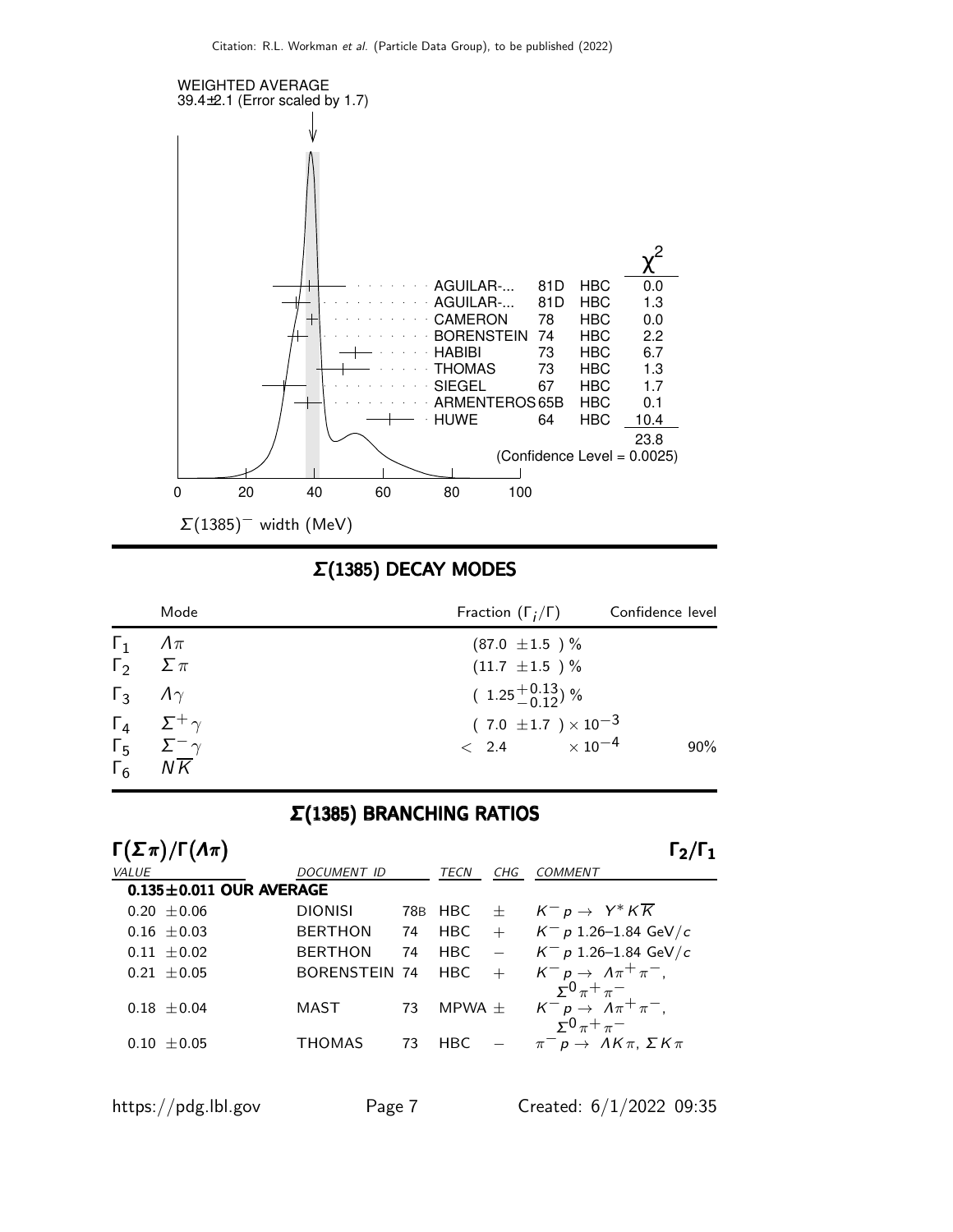| AGUILAR-                                                                      |  |    |  | 72B HBC + $K^- p$ 3.9, 4.6 GeV/c                                                                                                                                       |  |  |  |
|-------------------------------------------------------------------------------|--|----|--|------------------------------------------------------------------------------------------------------------------------------------------------------------------------|--|--|--|
|                                                                               |  |    |  |                                                                                                                                                                        |  |  |  |
| <b>PAN</b>                                                                    |  |    |  | 69 HBC + $\pi^+ p \rightarrow AK\pi$ , $\sum K\pi$                                                                                                                     |  |  |  |
| <b>LONDON</b>                                                                 |  |    |  |                                                                                                                                                                        |  |  |  |
|                                                                               |  |    |  |                                                                                                                                                                        |  |  |  |
| HUWE                                                                          |  |    |  | 64 HBC $\pm$ K <sup>-</sup> p 1.2-1.7 GeV                                                                                                                              |  |  |  |
| • • • We do not use the following data for averages, fits, limits, etc. • • • |  |    |  |                                                                                                                                                                        |  |  |  |
| <b>ALSTON</b>                                                                 |  |    |  | $\pm 0$ $K^- p 1.15$ GeV/c                                                                                                                                             |  |  |  |
| <b>BASTIEN</b>                                                                |  |    |  |                                                                                                                                                                        |  |  |  |
|                                                                               |  | 61 |  | COLLEY 71B DBC $-0$ K <sup>-</sup> N 1.5 GeV/c<br>66 HBC + $K^- p 2.24 \text{ GeV}/c$<br>ARMENTEROS65B HBC $\pm$ K <sup>-</sup> p 0.95-1.20 GeV/c<br>62 HBC<br>$HBC +$ |  |  |  |

### Γ $(A<sub>γ</sub>)/Γ(A<sub>π</sub>)$  Γ<sub>3</sub>/Γ<sub>1</sub>

 $\Gamma_3/\Gamma_1$ 

|                          |      | This ratio is of course for $\Sigma(1385)^0 \rightarrow A\gamma$ and $A\pi^0$ . |              |
|--------------------------|------|---------------------------------------------------------------------------------|--------------|
| VALUE (units $10^{-2}$ ) | EVTS | DOCUMENT ID                                                                     | TECN COMMENT |

# $1.43^{+0.15}_{-0.13}$  OUR AVERAGE

 $1.42\pm0.12\frac{+0.11}{-0.07}$  624 ± 25  $^{\rm +0.11}_{\rm -0.07}$  624  $\pm$  25  $\,$  KELLER  $\,$  11  $\,$  CLAS  $\,$   $\gamma$   $p$   $\rightarrow$   $\,$  K $^{\rm +}$   $\Lambda \gamma$ ,  $\,$   $E_{\gamma}$   $\,$  1.6–3.8 GeV  $\,$  $1.53\pm0.39\frac{+0.15}{-0.24}$ 61 TAYLOR 05 CLAS  $\gamma p \to K^+ \Lambda \gamma$ 

### $\Gamma(\Sigma^+\gamma)/\Gamma(\Sigma\pi)$   $\Gamma_4/\Gamma_2$

| $\Gamma(\Sigma^+\gamma)/\Gamma(\Sigma\pi)$                                                                              |             |      | $\Gamma_4/\Gamma_2$                                |
|-------------------------------------------------------------------------------------------------------------------------|-------------|------|----------------------------------------------------|
| This ratio is for $\Sigma(1385)^+$ $\rightarrow$ $\Sigma^+$ $\gamma$ over $\Sigma(1385)^+$ $\rightarrow$ $\Sigma \pi$ . |             |      |                                                    |
| VALUE (%)                                                                                                               | DOCUMENT ID | TECN | <i>COMMENT</i>                                     |
| $5.98 \pm 1.11 + 0.27$<br>-0.61                                                                                         | $11$ KELLER |      | 12 CLAS $\gamma p \rightarrow K^0 \Sigma (1385)^+$ |
|                                                                                                                         |             |      |                                                    |

| $\Gamma(\Sigma^- \gamma)/\Gamma_{\rm total}$                                                                                                                                   |        |                                                                               |  |       |     |                                                                     | $\mathsf{\Gamma}_5/\mathsf{\Gamma}$ |
|--------------------------------------------------------------------------------------------------------------------------------------------------------------------------------|--------|-------------------------------------------------------------------------------|--|-------|-----|---------------------------------------------------------------------|-------------------------------------|
| <b>VALUE</b>                                                                                                                                                                   | $CL\%$ | DOCUMENT ID TECN                                                              |  |       | CHG | COMMENT                                                             |                                     |
| $<$ 2.4 $\times$ 10 <sup>-4</sup>                                                                                                                                              | 90     | <sup>12</sup> MOLCHANOV 04 SELX $ \Sigma^-$ Pb $\rightarrow \Sigma(1385)^-$   |  |       |     | Pb, 600 GeV                                                         |                                     |
|                                                                                                                                                                                |        | • • • We do not use the following data for averages, fits, limits, etc. • • • |  |       |     |                                                                     |                                     |
| $<$ 6.1 $\times$ 10 <sup>-4</sup> 90 <sup>13</sup> ARIK                                                                                                                        |        |                                                                               |  |       |     | 77 SPEC $ \Sigma^-$ Pb $\rightarrow$ $\Sigma(1385)^-$<br>Pb, 23 GeV |                                     |
| $(\Gamma_i \Gamma_f)^{\frac{1}{2}} / \Gamma_{\text{total}}$ in $N \overline{K} \rightarrow \Sigma (1385) \rightarrow \Lambda \pi$<br>$(\Gamma_6\Gamma_1)^{\frac{1}{2}}/\Gamma$ |        |                                                                               |  |       |     |                                                                     |                                     |
| <i>VALUE</i>                                                                                                                                                                   |        | <b>DOCUMENT ID</b>                                                            |  |       | CHG | <b>COMMENT</b>                                                      |                                     |
| $+0.586 \pm 0.319$                                                                                                                                                             |        | <sup>14</sup> DEVENISH                                                        |  | 74B 0 |     | Fixed-t dispersion rel.                                             |                                     |

#### Σ(1385) FOOTNOTES

<sup>1</sup> From fit to inclusive  $\Lambda$ <sup>π</sup> spectrum.

 $\frac{2}{3}$  Includes data of HOLMGREN 77.

 $3$  The errors are statistical only. The resolution is not unfolded.

 $^4$  The error is enlarged to Γ $/ \sqrt{\overline{N}}$ . See the note on the  $K^*(892)$  mass in the 1984 edition.

 $^5$  From a fit to  $\Lambda\pi^0$  with the width fixed at 34 MeV.

 $^6$  From fit to inclusive  $\Lambda \pi^0$  spectrum with the width fixed at 40 MeV.

<sup>7</sup> Redundant with data in the mass Listings.

 $^8$  Results from  $A\pi^+\pi^-$  and  $A\pi^+\pi^-\pi^0$  combined by us.

 $^9$ The error is enlarged to 4Г/ $\sqrt{N}$ . See the note on the  $K^*(892)$  mass in the 1984 edition.

 $10$  Consistent with  $+$ , 0, and  $-$  widths equal.